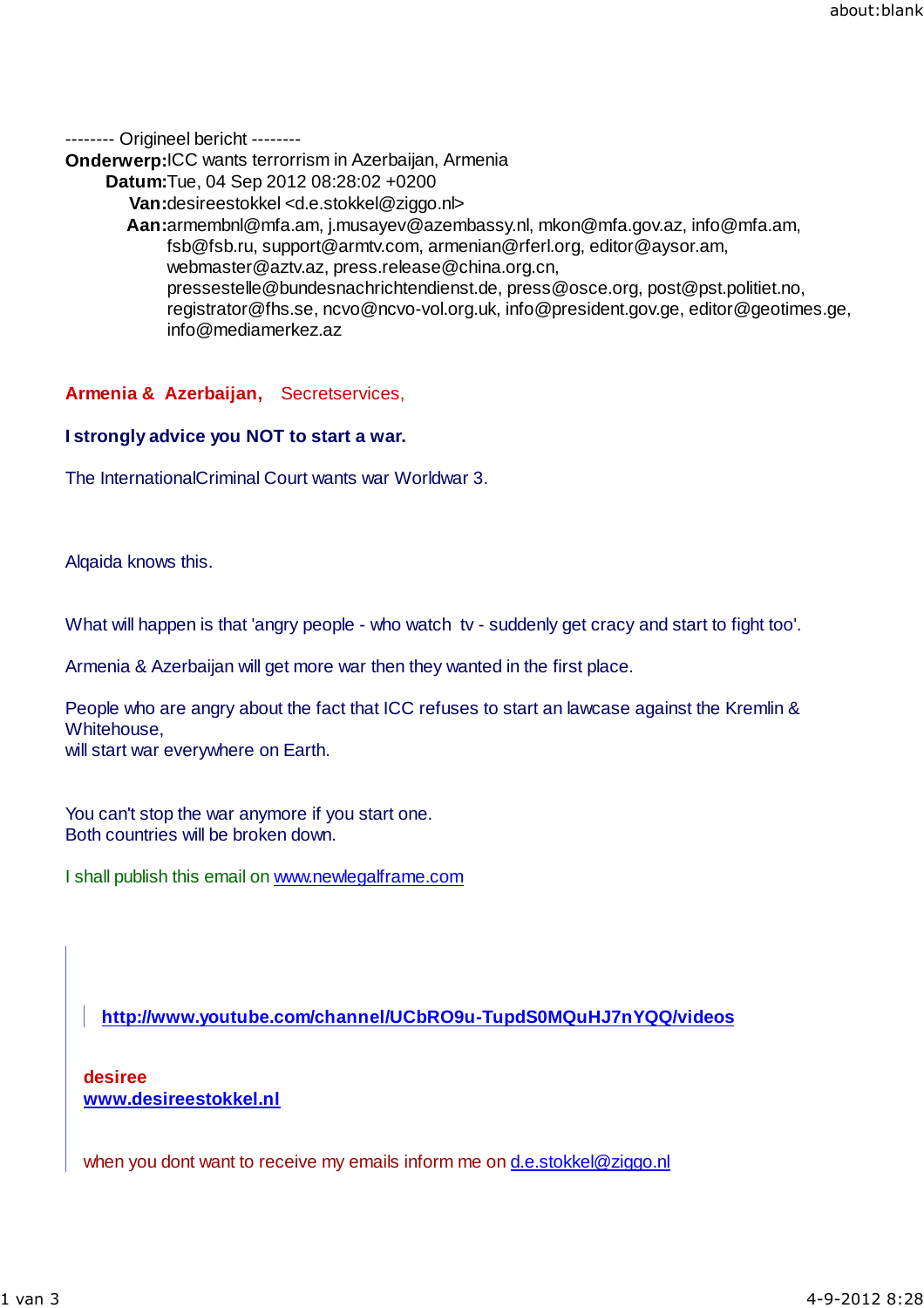-------- Origineel bericht --------

**Onderwerp:**Letter that will close down ICC, because ICC-employees are warcriminals **Datum:**Tue, 28 Aug 2012 11:25:13 +0200

Van:desireestokkel <d.e.stokkel@ziggo.nl>

**Aan:**webmaster@minex.gob.gt, info@mofa.gov.gm, consular@dirco.gov.za, Affairs@foreignaffairs.gov.mw, webdesigner@mirex.gv.ao, embalba@xs4all.nl, ambalg1@ziggo.nl, Ambassade@andorra.be, emb.angola.nl@gmail.com, epbaj@mrecic.gov.ar, armembnl@mfa.am, austemb\_thehague@dfat.gov.au, info@azembassy.nl, information@bahrainembassy.co.uk, mission.hague@mofa.gov.bd, brussels@foreign.gov.bb, thehague@diplobel.fed.be, roos@ebr.nl, ambassadebninbruxelles@yahoo.fr, infobhutan@bhutanembassy.be, mebrussels@skynet.be, embolned@xs4all.nl, info@bhembassy.nl, botswana@brutele.be, info@bruneiembassy.be, Embassy.Hague@mfa.bg, ambassade.burkina@skynet.be, amcambel@skynet.be, echile.holanda@minrel.gov.cl, elahaya@cancilleria.gov.co, ambaco.benelux.ue@skynet.be, embajada@embacr.nl, embacuba@xs4all.nl, hagueembassy@mfa.gov.cy, haaamb@um.dk, info@den-haag.diplo.de, EmbajadaPaisesBajos@rree.gob.sv, guineaecuatorial.brux@skynet.be

## **FBI, secretservices, ministers of foreignaffaris, soldiers in warzone, financialworld, humanright.orgs,**

FBI,

I have already published the letter in which I make clear that IcC president Sang Hyun song, prosecutor FatouBensouda & registrar Silvana Arbia are the worst warcriminals on Earth on http://www.desireestokkel.nl/

FBI will recieve thisletter by mail too.

I wait another few days for an official ICC-letter sent to me signed by mail. If this letter does not arrive, I shall post my letter to you on thursday 30aug2012.

This is the end of ICC.

Did you see my video in NL-language? Its important that you watch it on youtube, because Syrian-refugees in NL want copy-terrorists in Syria.

Desiree